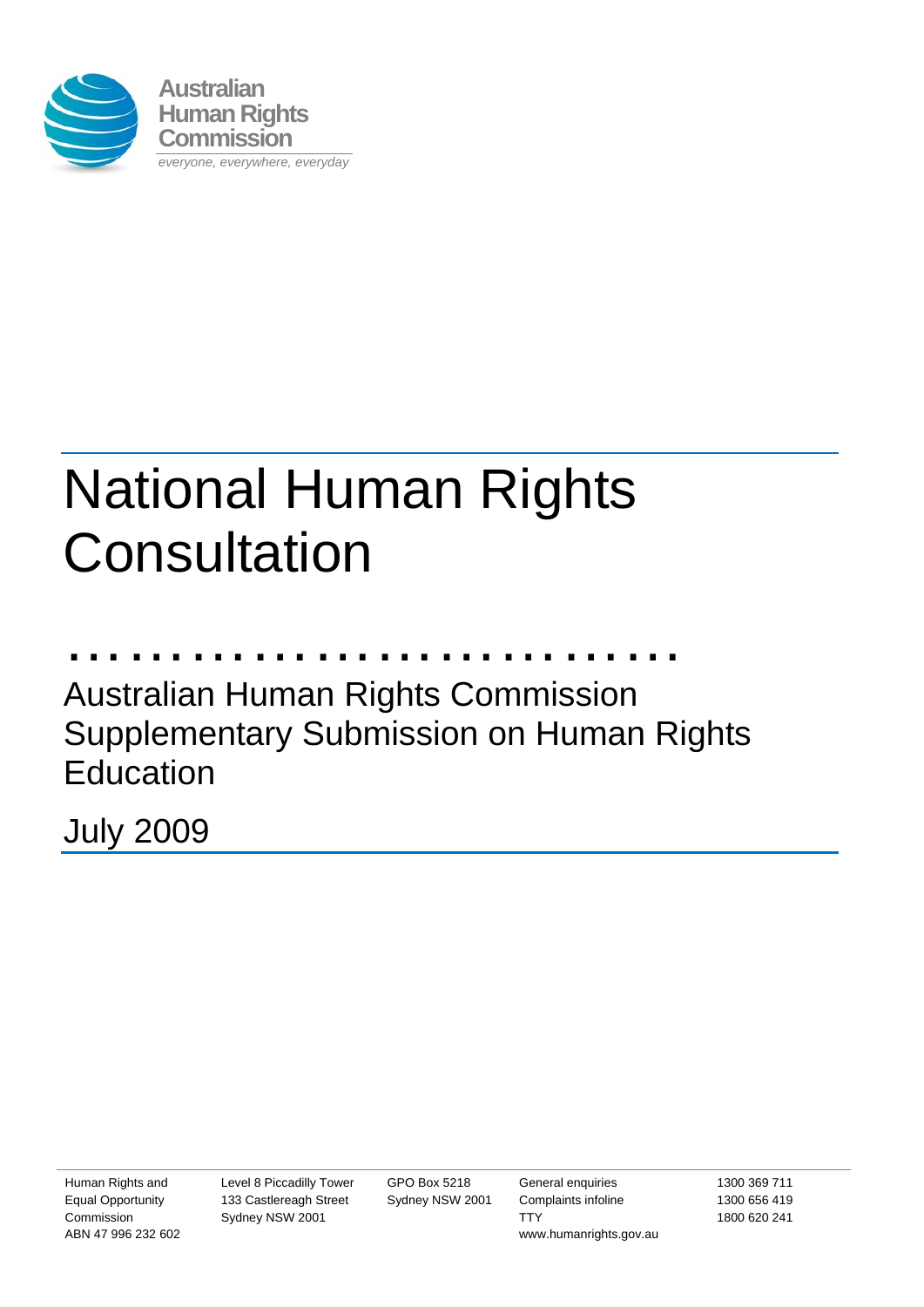## **Table of Contents**

| 1              |                                              | 3                                                                                                                                                                                                                   |  |
|----------------|----------------------------------------------|---------------------------------------------------------------------------------------------------------------------------------------------------------------------------------------------------------------------|--|
| $\overline{2}$ |                                              | What is the Commission's vision of human rights education in Australia?                                                                                                                                             |  |
|                | 2.1<br>2.2 <sub>2</sub><br>(a)<br>(b)<br>(c) | The Commission's mission and strategic goals focus on making<br>What is the Commission's strategic goal for human rights education?5<br>The Commission's broad activities to help achieve its education targets . 7 |  |
| 3              |                                              | How could the Commission improve human rights education in<br>Australia?                                                                                                                                            |  |
|                | 3.1<br>3.2<br>3.3                            | Education activities focussing on young people (outside of school). 10<br>Education activities focussing on the needs of disadvantaged<br>communities.<br>11                                                        |  |
|                | 3.4<br>3.5<br>3.6<br>3.7                     | Education activities focussing on the general community  12<br>Education activities focussing on government decision-makers 13<br>Education activities focussing on regional, rural and remote                      |  |
|                |                                              | 15                                                                                                                                                                                                                  |  |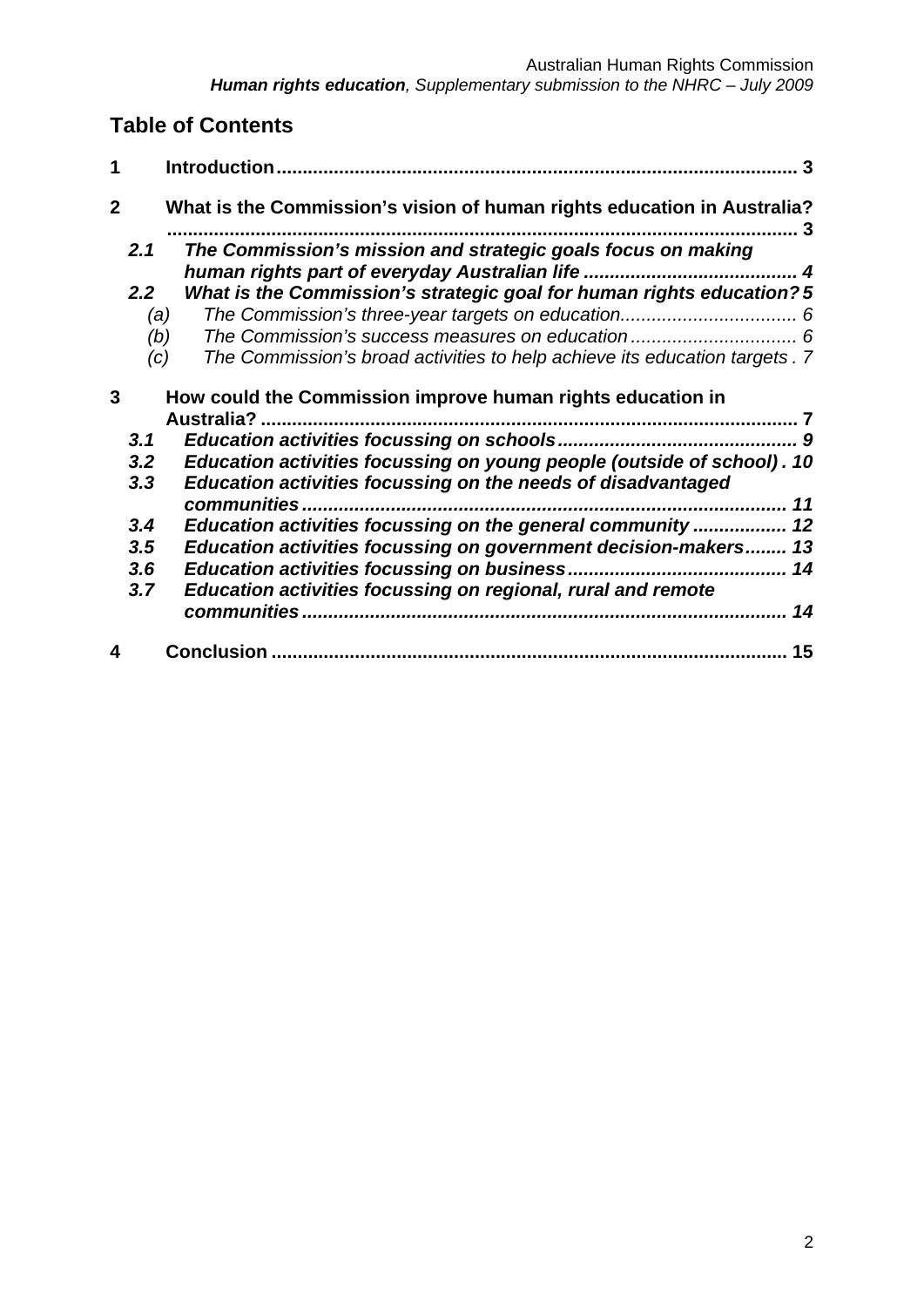## **1 Introduction**

- 1. The Australian Human Rights Commission (the Commission) made a detailed submission to the National Human Rights Consultation Committee (the Committee) in June 2009.
- 2. Subsequently, the Committee asked for some further specific information about the Commission's potential role in the delivery of human rights education.
- 3. In the international arena Australia has committed to a greater emphasis on human rights education under the World Program for Human Rights Education and within the program under the UN Second International Decade for the World's Indigenous People.
- 4. On a domestic level there is a clear need for a much greater national focus on human rights education. If Australia enacts a Human Rights Act then there will be a natural focus for that education. However, even in the absence of a Human Rights Act, Australia needs to improve the awareness and understanding of human rights in Australia.
- 5. Better human rights awareness will help facilitate the social inclusion of many of Australia's disadvantaged and at-risk communities. It will help all Australians understand what it means to respect the dignity of every person and it will provide a language for those people fighting to be treated with the respect that they deserve.
- 6. However, comprehensive human rights education in Australia cannot be achieved by any one section of society. It must be done through collaboration and partnership between government, civil society, business and individuals willing to share their story. The Commission is very practised in bringing these different communities together to identify needs and gaps in understanding and to find relevant and practical ways to address them.
- 7. This supplementary submission outlines how the Commission could help achieve better human rights education by focussing on a broad range of people in Australian society. The supplementary submission briefly sets out what the Commission would like to achieve through better human rights education in Australia. It gives examples of what the Commission currently does and what it could do to deliver human rights education in Australia given the appropriate funding.

## **2 What is the Commission's vision of human rights education in Australia?**

- 8. In September 2008 the Commission launched its new Strategic Plan and vision for human rights in Australia.
- 9. The Commission's new vision is that human rights are enjoyed by everyone no matter who they are or what their circumstances; everywhere – no matter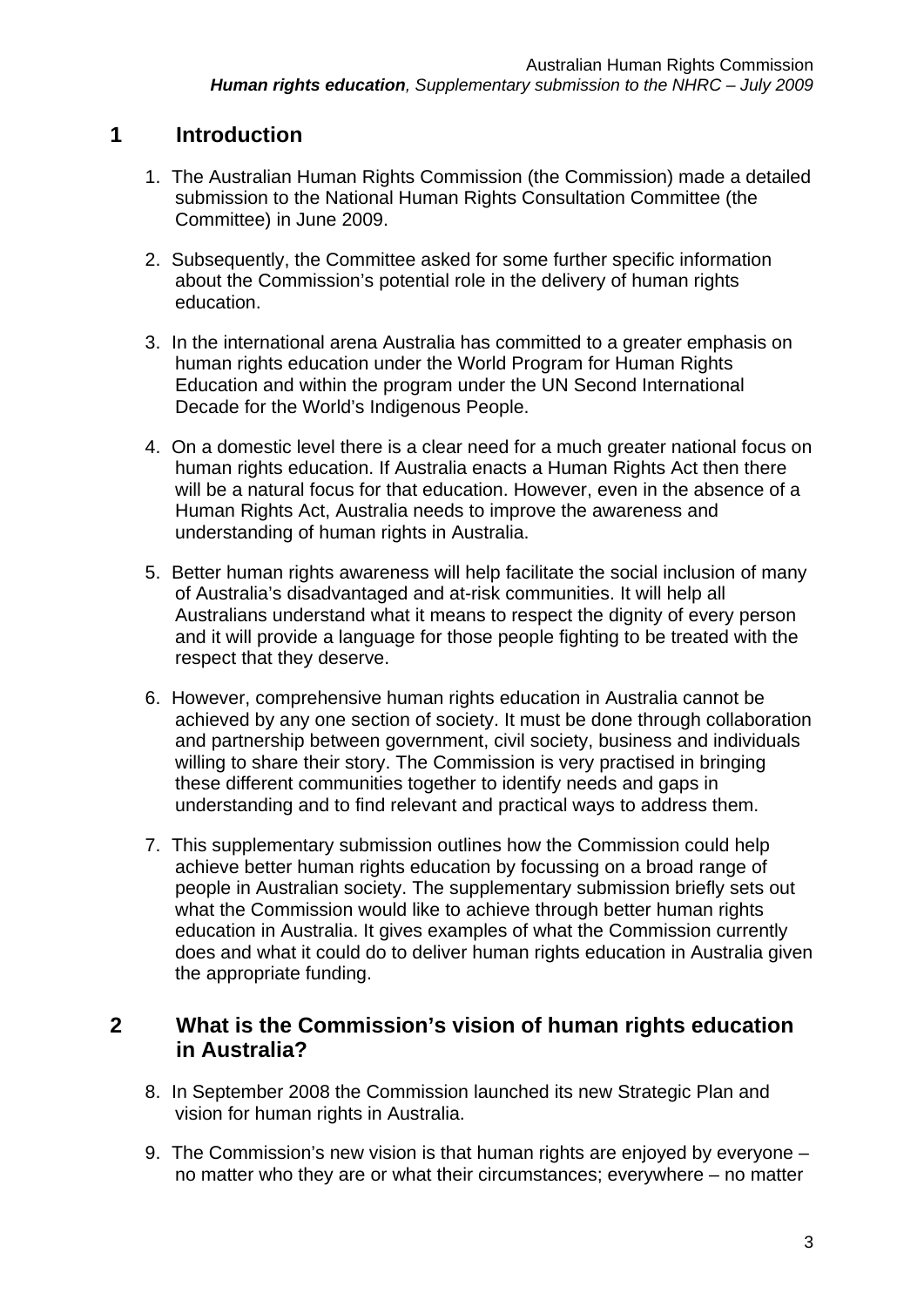where they live; every day – all of the time. Hence our vision statement – *human rights: everyone, everywhere, everyday*.

- 10. This vision statement evolved out of the recognition that many Australians do not understand how human rights are relevant to their everyday lives. The Commission believes that it is our job to try and rectify this situation.
- 11. Human rights education viewed in its broadest sense is a fundamental tool for achieving this goal.

## *2.1 The Commission's mission and strategic goals focus on making human rights part of everyday Australian life*

- 12. The Commission's mission is to lead the promotion and protection of human rights in Australia by:
	- making human rights values part of everyday life and language
	- empowering all people to understand and exercise their human rights
	- working with individuals, community, business and government to inspire action
	- keeping government accountable to national and international human rights standards
	- securing an Australian Human Rights Act.
- 13. To achieve our vision of human rights for *everyone, everywhere, everyday* and our mission, the Commission has identified five broad strategic goals.

#### *Leadership*

We exercise a leadership role in human rights in Australia by being visible, courageous and influential on human rights issues.

#### *Empowerment*

We support and inspire others to engage in meaningful activity on human rights.

#### *Education*

We assist all people in Australia to understand and exercise their rights and respect the rights of others.

#### *Monitoring*

We hold individuals, organisations and government responsible for their human rights obligations.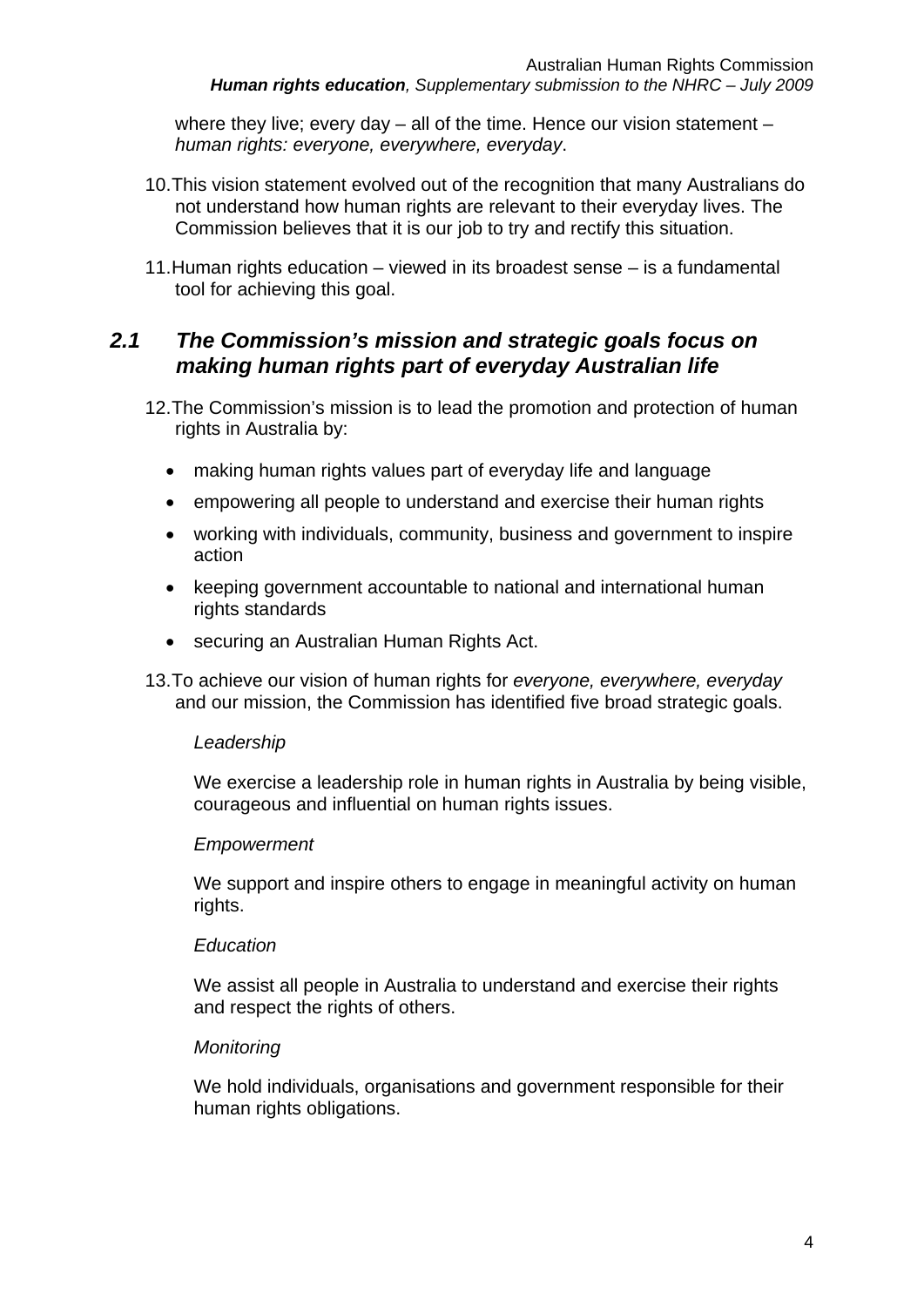#### *Innovation*

We have a collaborative, innovative and supportive work culture that enhances the quality and impact of our work.

- 14. One of the Commission's strategic goals is specifically focused on education. However, in one sense or another, all five of the Commission's goals relate to education.
- 15. For example, as part of the Commission's *Leadership* goal the Commission seeks to influence government, business, courts, media and individuals to make human rights part of their lexicon.
- 16. A fundamental element of the Commission's *Empowerment* goal is to work closely with community organisations and leaders to engage those communities on human rights issues and work with them to spread the human rights message throughout their communities. The Commission used this strategy in the community workshops it held to encourage participation in the National Human Rights Consultation.
- 17. Further, part of the Commission's *Monitoring* goal is to identify areas where the government's human rights performance has fallen below the minimum standards and recommend to government how it can address those weaknesses.

## *2.2 What is the Commission's strategic goal for human rights education?*

- 18. The Commission's *Education* strategic goal focuses on how the Commission could *assist all people in Australia to understand and exercise their rights and respect the rights of others*.
- 19. The Commission uses the term 'human rights education' broadly.
- 20. The Commission's use of the term definitely includes specific education on human rights in schools. The development of human rights materials tailored to high school curricula has been an area of great focus for the Commission, as discussed further in section 3.1 below.
- 21. However there are ways to reach young people other than through the school curriculum, including through social networking tools on the internet. The Commission has already started experimenting with these tools.
- 22. The Commission has also started developing materials specifically targeted to young people. For example, the Commission developed a specific guide to the National Human Rights Consultation for young people. We also worked very closely with youth communities around the country to make sure that young people had the opportunity to find out about the Consultation and participate in the process.
- 23. However human rights education should not be limited to schools or young people. It is very important that the general community – urban, regional,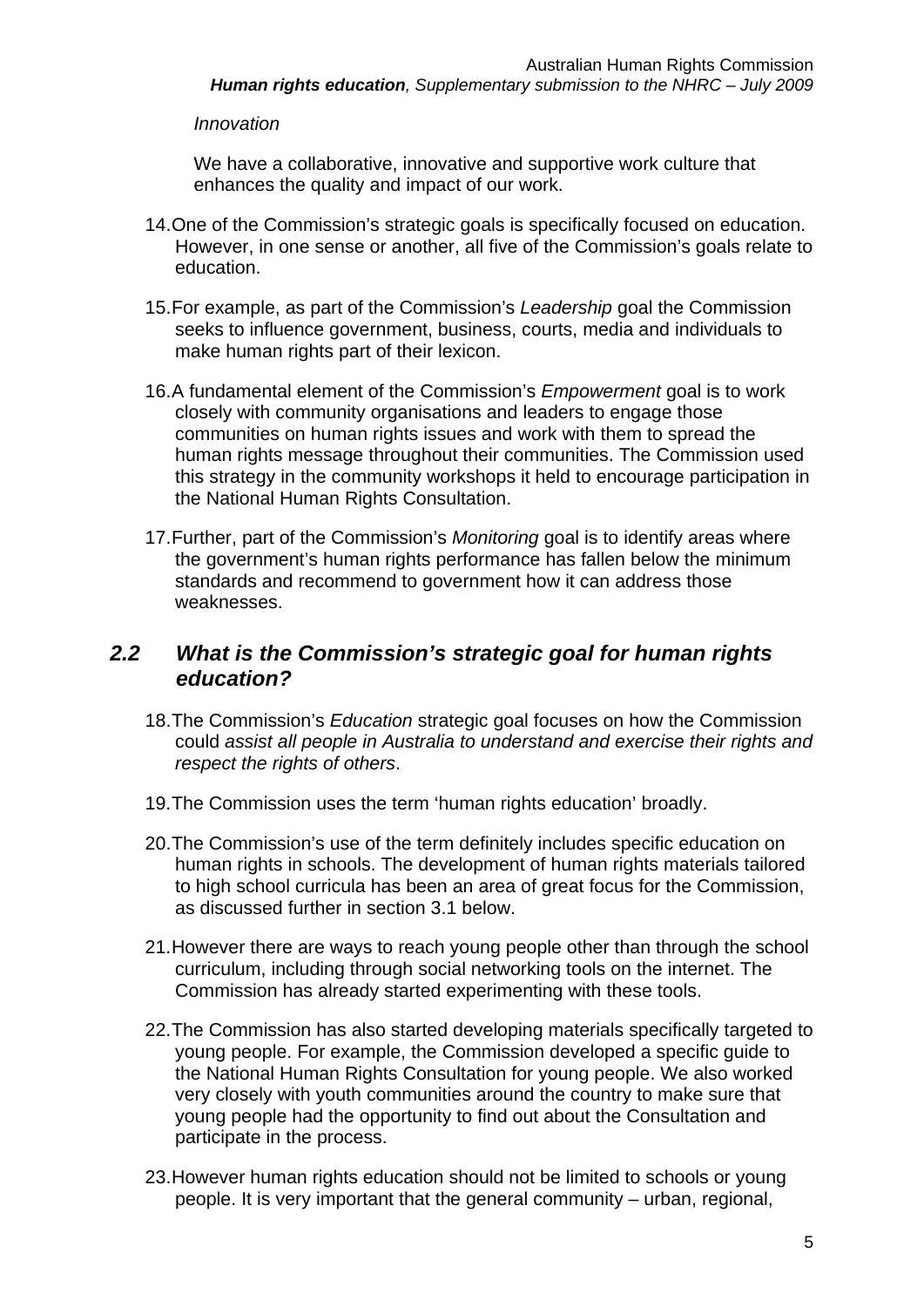rural and remote – has a better understanding of what human rights are, how human rights are relevant to their own lives and their community and what it would take to make sure that every person gives and receives respect for rights.

- 24. It is also important that communities which may be disproportionately subjected to human rights violations better understand the human rights that are relevant to their circumstances and the tools they can use to assert to their rights and entitlements.
- 25. The Commission is committed to taking a central role in developing and delivering broad human rights education initiatives throughout Australia.
- 26. In particular, the Commission wants to develop a state-of-the-art website that is accessible to all people in Australia. This means that the website must be simple to use, the language must be easy to understand and, most importantly, the topics covered must be relevant to all our communities.
- 27. The Commission is also committed to developing new strategies to reach audiences that would not typically visit the Commission's website nor seek the Commission's assistance in any other way.

#### *(a) The Commission's three-year targets on education*

- 28. The Commission has set itself a number of targets to achieve by 2011, including:
	- people from diverse sections of the Australian community come to the Commission's website when they want to learn about human rights
	- the Commission's human rights message regularly appears in mainstream and new media
	- the Commission's human rights message reaches and engages young people
	- the Commission's human rights message reaches the business and community sectors
	- people from diverse sections of the Australian community understand how the Commission's complaint process can be used to voice and resolve human rights disputes.

#### *(b) The Commission's success measures on education*

- 29. The Commission has also identified success measures to help identify whether we have reached those targets. For example:
	- an annual increase in the number of unique visitors to our website
	- an annual increase in the number of people signing up to our mailing lists and RSS feeds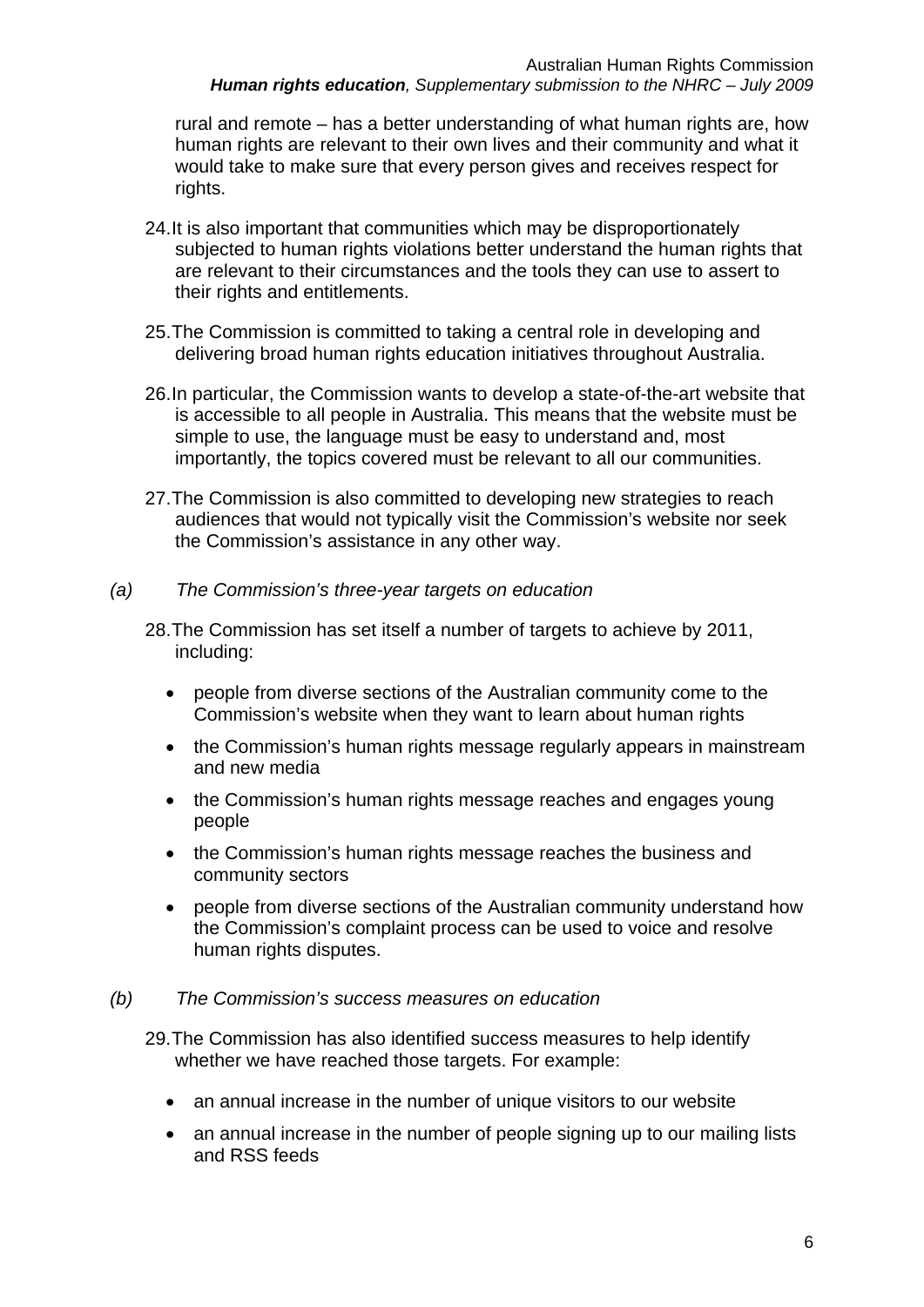- an annual increase in the number of people participating in our electronic forums
- the human rights issues important to the Commission are frequently discussed on commercial television and radio, major metropolitan newspapers, and new media
- the human rights issues important to the Commission are frequently discussed in electronic forums used by young people
- an increased understanding of the relevance of human rights in the business and community sectors
- national, state and territory curriculum frameworks include material about protection of human rights in Australia
- the Commission is a primary resource on human rights issues for educators in schools, universities and community groups
- there is increased knowledge and use of the Commission's complaint services across diverse sections of the Australian community.
- *(c) The Commission's broad activities to help achieve its education targets*

30. In order to meet the Commission's three-year targets, the Commission has identified some broad activities to undertake in the future, including:

- promoting our website to groups and individuals we do not currently capture
- improving our website design, function and content so that it is accessible, interactive and appealing to all people
- developing and implementing new strategies to get our human rights message into mainstream and new media
- developing and implementing new strategies to target young people
- working with business and community sectors to develop effective education strategies
- developing new strategies to engage education stakeholders who can influence the content and delivery of curriculum frameworks
- developing and implementing strategies to ensure an accessible and effective complaint service.
- 31. The planning and delivery of many of these activities is already underway, as discussed in section 3 below.

## **3 How could the Commission improve human rights education in Australia?**

32. Almost everything that the Commission does involves elements of human rights education.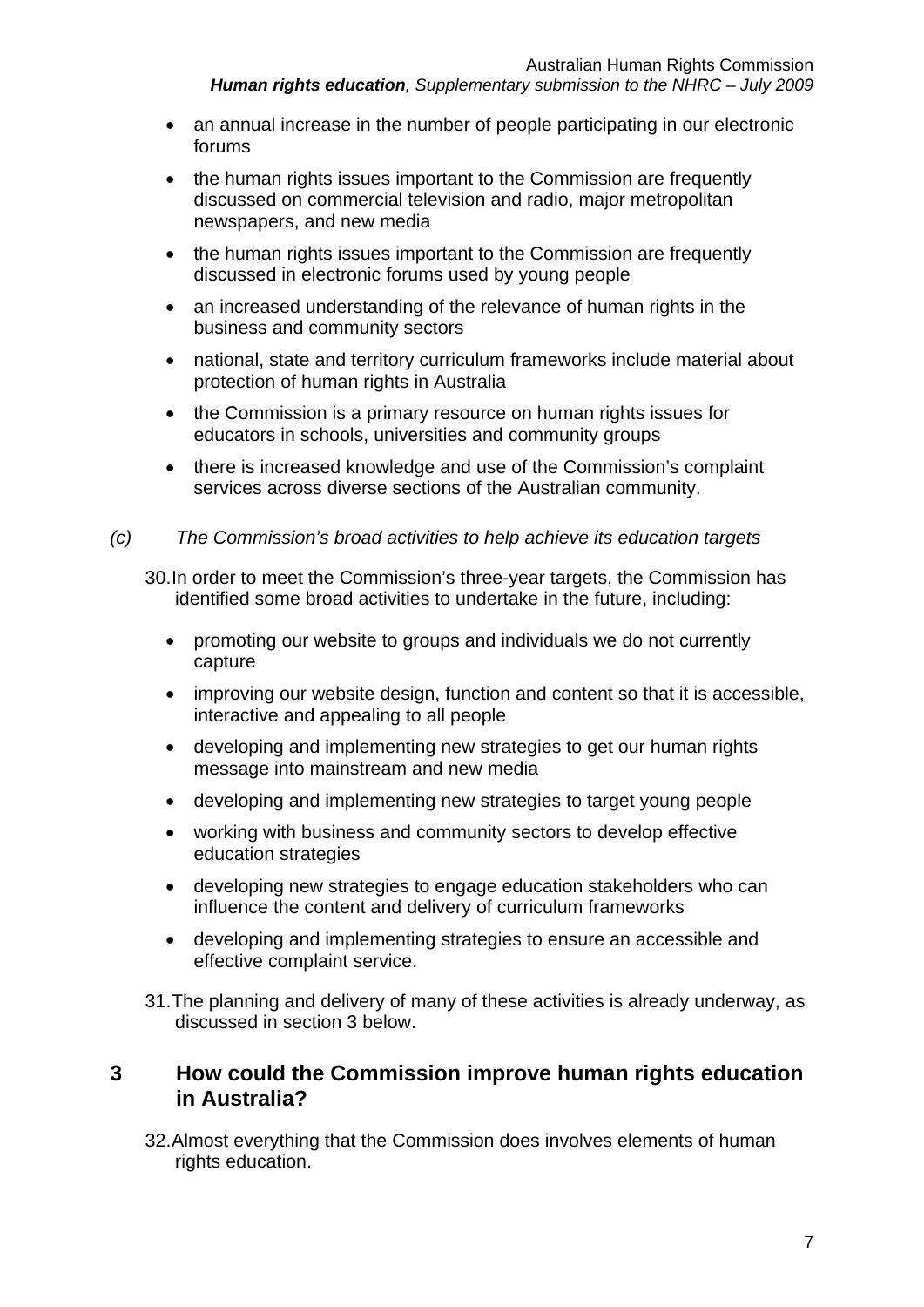- 33. The Commission raises awareness about human rights among the government and the general community through its core functions, including:
	- developing teaching and learning activities for students and teachers
	- undertaking national inquiries and reports to identify human rights problems, making recommendations on how to rectify those problems and discussing those problems in the media and community
	- conducting conciliation and training to help prevent and resolve human rights and discrimination complaints
	- engaging the community through media (media releases, speeches, editorial and opinion pieces, television and radio interviews and features)
	- producing accessible, expert, credible and comprehensive human rights publications and resources
	- inviting the community to celebrate the human rights achievements of individuals and organisations by hosting the annual Human Rights Medals and Awards
	- inviting the community to learn about topical human rights issues through seminars
	- delivering community programs (such as the National Indigenous Legal Advocacy Course discussed further below)
	- making legal submissions to courts and policy submissions to parliamentary committees, to help inform courts and parliament about relevant human rights issues.
- 34. While the Commission intends to continue these activities, the Commission also wants to be highly creative in the way that it thinks about human rights education in Australia.
- 35. For example, with appropriate funding, the Commission would work with social marketing experts to help design and deliver education strategies that engage the general community beyond 'the usual suspects'.
- 36. The Commission also intends to work closely with community partners to develop new and innovative ways to:
	- identify the most pressing human rights problems relevant to those communities, and
	- design the best ways to help those communities understand the relevance of human rights to their lives and respect the rights of those around them.
- 37. The following sections include information about the range of education activities that the Commission is engaged in, and what the Commission would do to increase the impact and reach of these activities with appropriate funding. It also provides examples of further, innovative activities the Commission could undertake with the benefit of additional resources.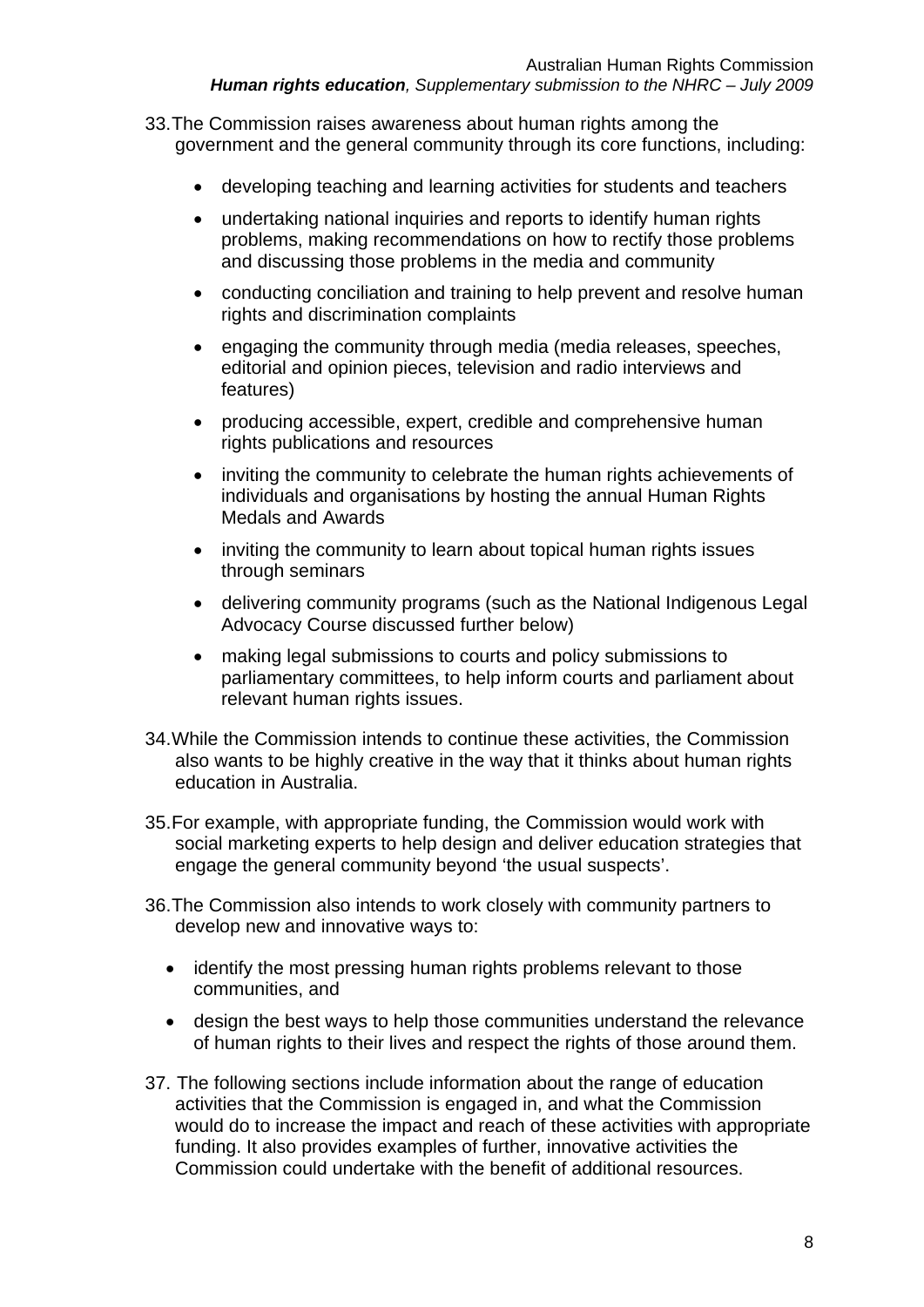## *3.1 Education activities focussing on schools*

- 38. In Australia, there is no cohesive approach by state and territory education departments to the delivery of human rights education at the primary and secondary levels, despite this being the focus of the first phase of the United Nations World Programme for Human Rights Education (WPHRE).
- 39. While 'human rights' does not exist as a discrete subject in any state or territory curricula, an understanding of rights and responsibilities – and their relevance to young people as active citizens – is an identified learning outcome in a range of secondary school subjects.
- 40. The Commission has a strong track record of working with Australia's state and territory education departments, non-government school systems, boards of studies, organisations and facilitators to promote an understanding of and commitment to human rights education.
- 41. The Commission also plays an ongoing lobbying role to ensure 'human rights' is covered within curricula and in school policies and programs.
- 42. The Commission's Human Rights Education Program includes a range of interactive, resource-rich, web-based learning modules for use in the classroom with students aged 10 - 17. The Commission has linked these core human rights education modules to curriculum frameworks from education departments across each Australian state and territory.
- 43. The program is guided by a clear set of education principles and learning outcomes. The Commission's approach supports the goals and direction of the WPHRF.<sup>1</sup>
- 44. The Commission has also established links between the activities and curriculum points in a range of key learning areas, such as Studies of Society and Environment (especially Aboriginal Studies and Australian Studies), English, Civics and Citizenship/Discovering Democracy, Geography, History and Drama.
- 45. The Commission has online human rights education resources, which receive more than 1 million page views per annum.
- 46. The Commission also maintains ongoing communication with teachers, schools and education bodies through an e-mail distribution list with approximately 6,000 subscribers.
- 47. Many schools, principals and individual teachers have made concerted efforts to integrate the Commission's human rights education resources into their teaching practice, classroom activities and school communities.

1

<sup>&</sup>lt;sup>1</sup> See Australian Human Rights Commission,

http://www2.ohchr.org/english/issues/education/training/programme.htm (viewed 23 July 2009).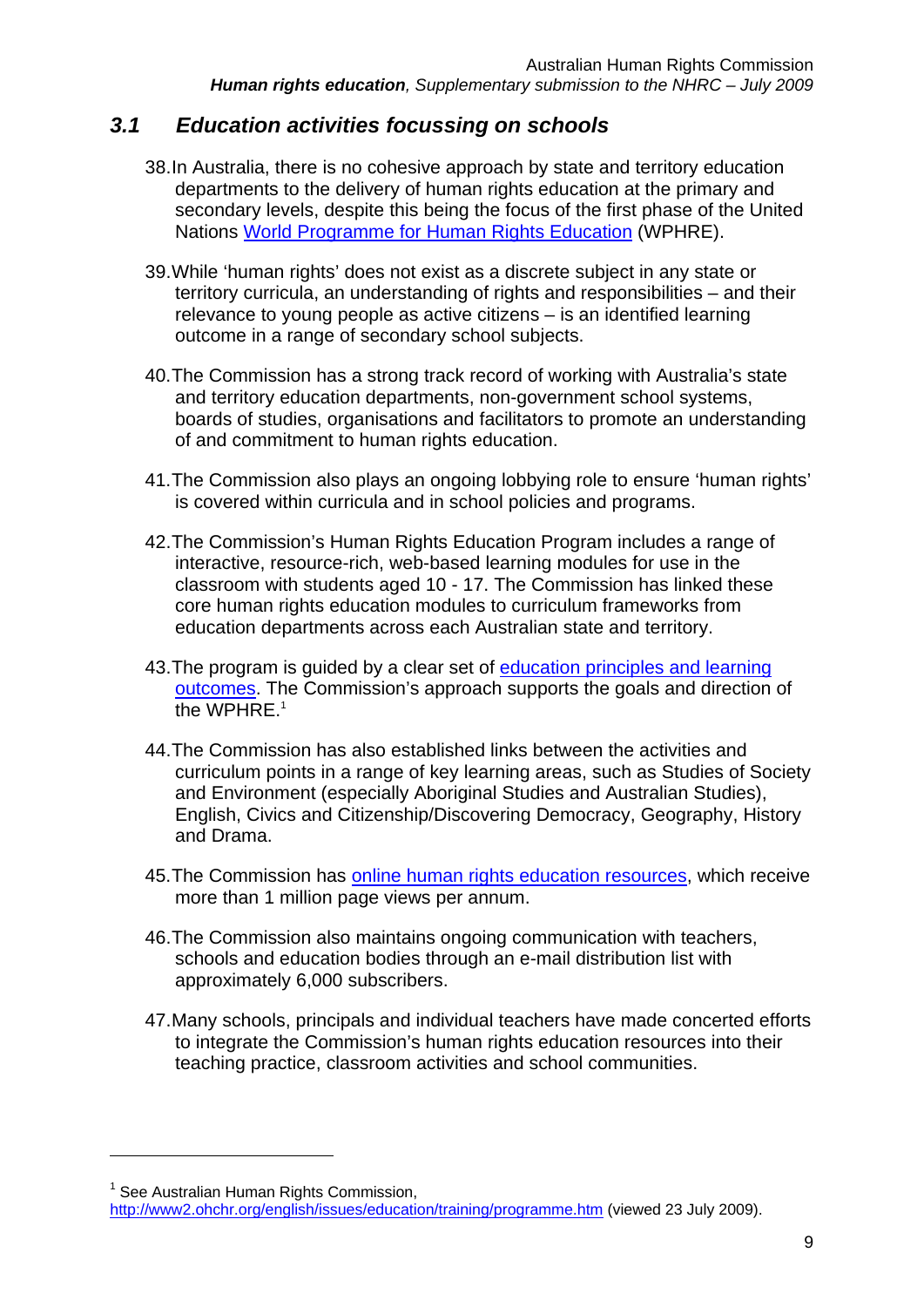- 48. The Commission is currently revising and redeveloping its schools education activities and modules into one *'*Human Rights Education Resource'*,* which will provide high quality, informative human rights education resources for teachers and students. This resource will bring together the education materials developed by the Commission over the past 10 years. It will provide comprehensive and easy to use guidance for teachers and students on a variety of human issues like the stolen generations, refugees, multiculturalism, racism and other important discrimination and human rights issues.
- 49. Once finalised, the Human Rights Education Resource will be available in various accessible formats on a newly-updated 'teachers' section of the Commission's website.
- 50. The Commission also intends to produce a new CD/DVD which will be available free of charge so that all teachers or students around Australia can access the materials, irrespective of financial resources or internet access.
- 51. The Commission would like to expand the reach and impact of its schoolfocused human rights education work. For example, the Commission could print sufficient copies of the new CD/DVD to distribute to every primary and secondary school in Australia. The Commission could also market and promote the resource to schools, libraries, education centres and conferences.
- 52. The Commission would also like to revise and update the existing 'students' section of its website to include a range of new media and interactive options such audio, video, games, and web links. This would make the Commission's education resources even more appealing and engaging for students.

## *3.2 Education activities focussing on young people (outside of school)*

- 53. The Commission has recently commenced work on a range of strategies to engage young people outside of school.
- 54. These include the recent development of pages on *facebook* and *MySpace*, and a *YouTube* channel.
- 55. The Commission also facilitated online discussions and provided information relevant to the National Human Rights Consultation on youth portals such as *Heywire* and *JustAct*. Commission staff also participated in discussions about human rights in the *e-festival of ideas*, an online youth conference run by Vibewire.
- 56. Further, the Commission facilitated the incorporation of information about the National Human Rights Consultation on websites such as *ActNow*, a social action project that is part of the Inspire Foundation.
- 57. The Commission produced a specific guide to support the participation of children and young people in the National Human Rights Consultation. The guide, titled *Let's Talk About Rights*, supported a national series of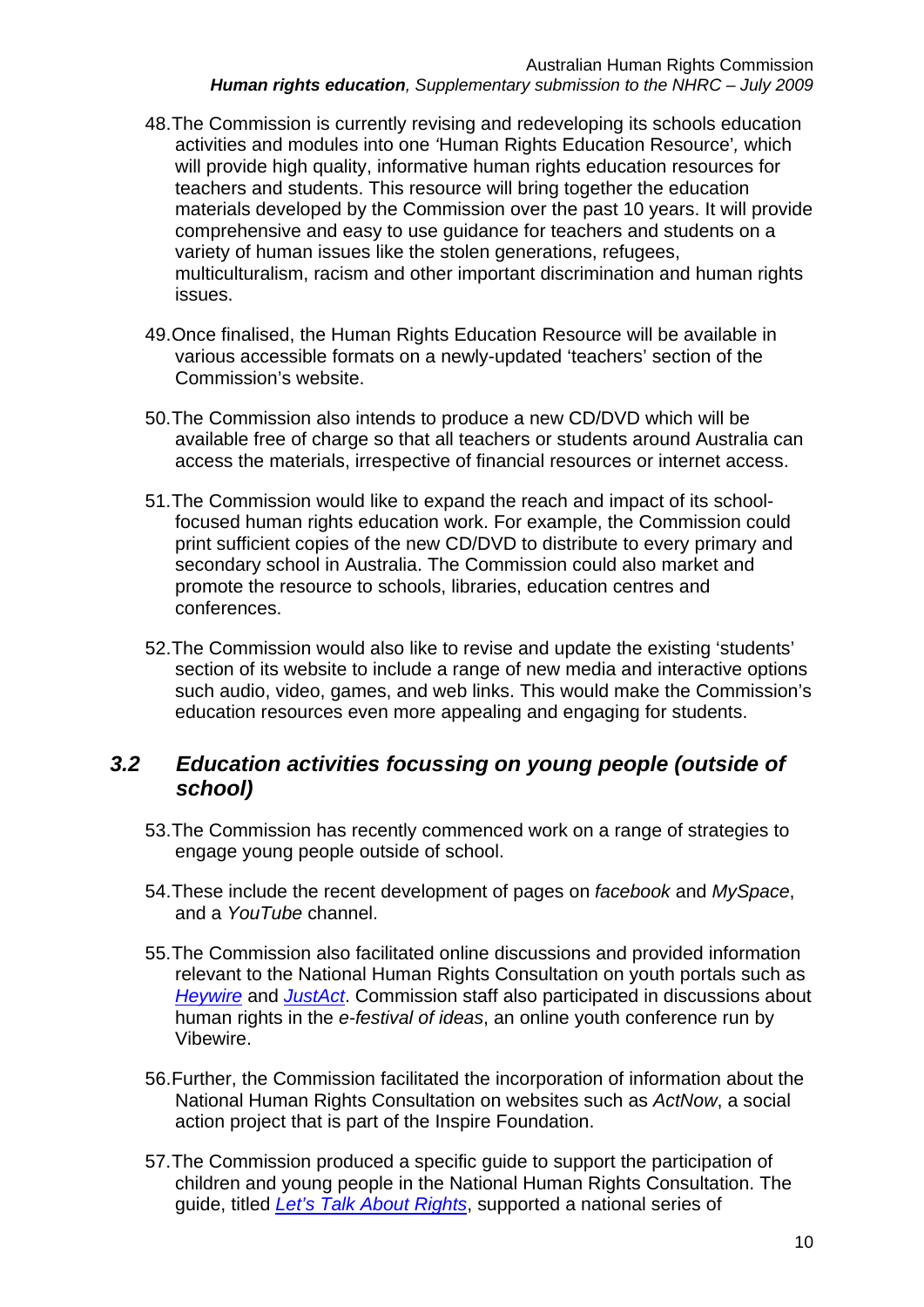workshops with children and young people and their advocates to encourage them to participate in the Consultation.

58. The Commission would like to expand the reach and impact of its education activities for children and young people. In particular, the Commission could significantly expand its use of new media to reach children and young people.

## *3.3 Education activities focussing on the needs of disadvantaged communities*

- 59. The Commission has experience in developing many specific human rights education initiatives to address the needs of communities facing particular human rights issues. The following are a very small sample of those activities.
- 60. In 2007 the Commission developed and delivered training aimed at preventing family violence in Indigenous communities. Information about this training is set out in section 23.3. of the Commission's main submission to the Consultation.
- 61. The Commission also maintains nationally accredited training courses (at the Cert III and IV and Diploma levels) on indigenous legal issues**.** The National Indigenous Legal Advocacy Courses (NILAC) aim to provide Aboriginal and Torres Strait Islander peoples with the competency and skills to work in a legal environment and to understand their human rights.
- 62. An important outcome of the NILAC program is to improve the legal skills, capacity and training opportunities for Indigenous people, in response to Recommendation 212 of the Royal Commission into Aboriginal Deaths in Custody.
- 63. The Commission has also developed resources focussed on making sure that buildings are accessible to people with physical disabilities. The resources provide information and guidance to designers, builders, planners, certifiers, building managers and access consultants about access to buildings and services for people with disabilities. These resources include:
	- *The Good, the Bad and the Ugly*, a look at 14 examples of the most common problems and misinterpretations in applying the Building Code of Australia in the area of access.
	- Guidelines on access to buildings and services, which help to identify possible barriers to buildings and services and direct people to resources and expertise to address those barriers.
- 64. The Commission has an education and partnerships program focussed on working with and for Muslim Communities. Just one of the projects within that program includes the recently launched English as a Second Language teaching resource – *Its your right!*. The resources use human rights stories to help new migrants learn English.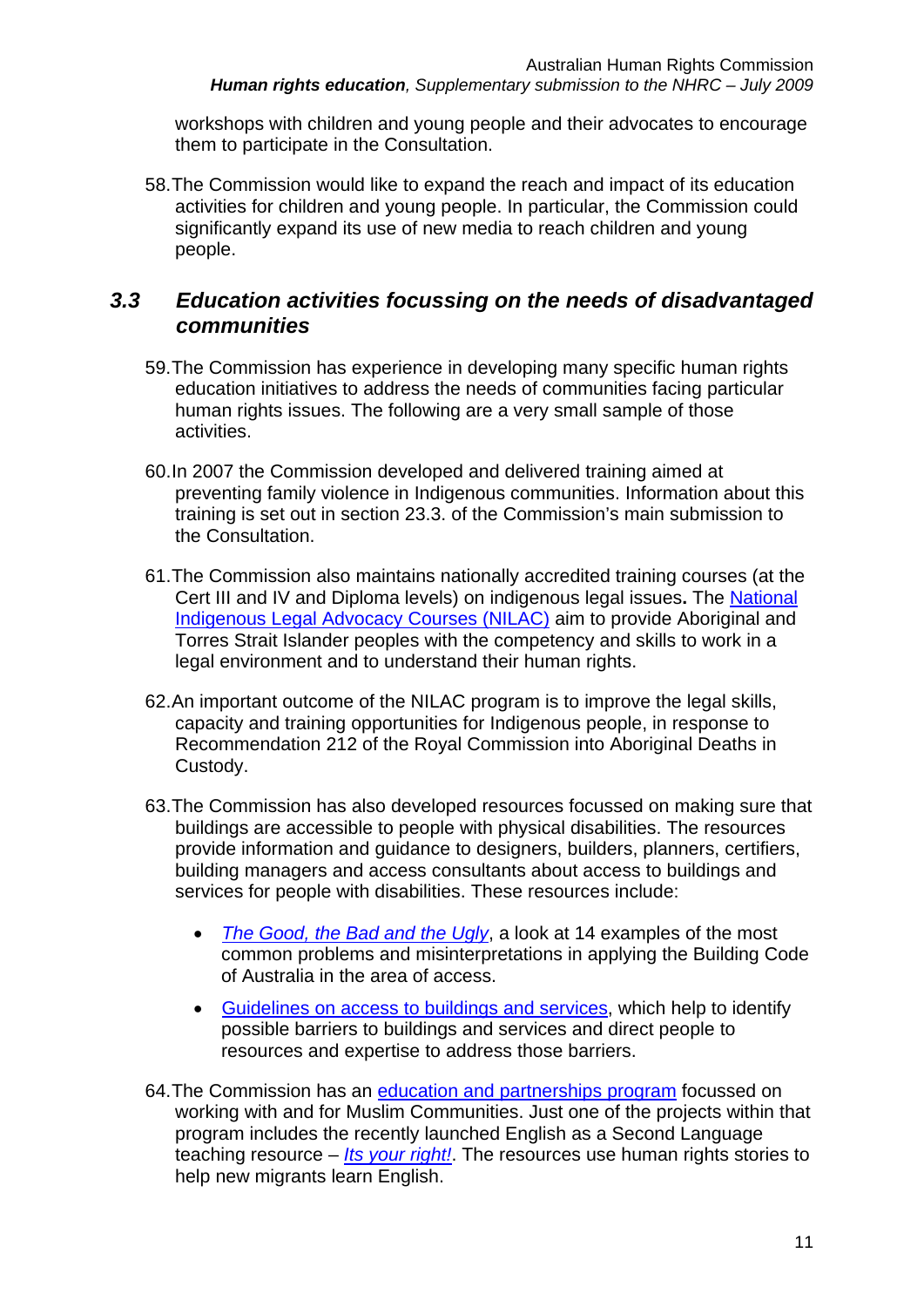- 65. The Commission's major inquiries and reports are always accompanied by community guides which focus on translating the detailed investigations into easily accessible information designed to educate both the affected communities and the community-at-large.
- 66. The Commission would like to further develop and tailor its education strategies to deliver the best possible programs in relation to the needs of disadvantaged communities as they evolve.

## *3.4 Education activities focussing on the general community*

- 67. The Commission produces a range of educational resources for the general community. One of the Commission's most successful publications is *Face the Facts*, which provides some questions and answers about Indigenous peoples, migrants and refugees and asylum seekers. This publication has been very widely distributed. For example, the NSW Fire Brigade has ordered bulk quantities of *Face the Facts* to distribute to fire stations throughout the state to educate their officers about myths and stereotypes around Indigenous peoples and migrants.
- 68. Sport provides an excellent vehicle to reach the broader community. The actions of sporting teams can help to establish norms of behaviour for the rest of society, and particularly for young people. The Commission has experience in working in partnership with sporting organisations to promote and act on messages concerning human rights.
- 69. In 2004, the Commission launched the *Voices of Australia* project in conjunction with the National Rugby League's (NRL). A selection of NRL stars shared their stories to encourage greater understanding and friendship between people of different backgrounds. The project included a poster which was distributed at all major NRL games. The poster is available online.
- 70. In 2007, the Commission produced a report titled: *What's the Score? A survey of cultural diversity and racism in Australian sport*. The report provides a basis for governments and sporting organisations to consider future policy strategies aimed at addressing racism within sport, and promoting inclusive and non-discriminatory attitudes among players, supporters and the public.
- 71. The Commission is currently working with the Australian Sports Commission (ASC) and the Play by the Rules (PBTR) initiative to provide resources and training for professional and community sporting organisations about discrimination and harassment in sport and how to investigate and manage these types of claims.
- 72. With adequate resources, the Commission could further pursue this connection between sport and community human rights education. It would also explore other similar ways to engage everyday Australians in a conversation about the relevance of human rights to their lives.
- 73. Compelling documentary films can also be a way to reach the general community with important human rights messages. The Commission has recently tried this strategy with the film *Yajilarra*.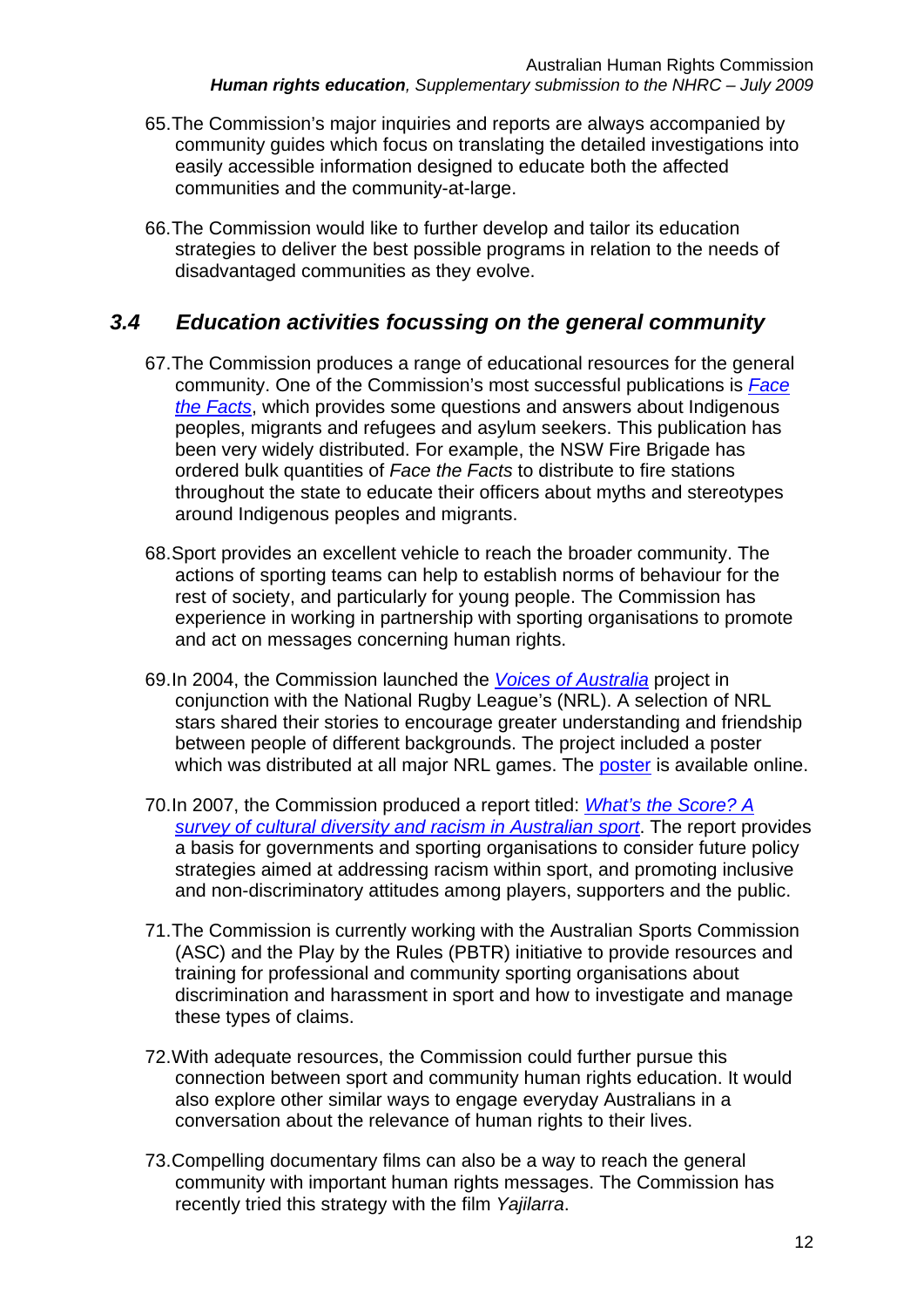- 74. In 2007 the Sex Discrimination Commissioner met a group of Aboriginal women at Fitzroy Crossing in Western Australia. Their community had experienced 13 suicides in 13 months. Reports of family violence and child abuse were commonplace and alcohol consumption was rising at an alarming rate.
- 75. To support the leadership of the women of Fitzroy Crossing and elevate their voices, a partnership was established between the Marninwarntikura Womens' Resource Centre, the George Institute at the University of Sydney (medical research), and the Australian Human Rights Commission to create a short documentary recording the women's story.
- 76. The short film, *Yajilarra*, tells the story of the impact of alcohol on the community of Fitzroy Crossing. It details how, due to the efforts of the community and led by June Oscar and Emily Carter, the women were able to find their own solutions and forge a different future for their children.
- 77. The Commission and the Australian Government showcased the film on 4 March 2009 at a Side Event of the 53rd Commission on the Status of Women (CSW) in New York. This was the first time that Indigenous women had formally presented at the CSW.
- 78. The Commission would like to spread the message in this film to general communities by screening it around Australia to indigenous and nonindigenous communities.
- 79. With appropriate funding, the Commission could expand the reach of its current activities and engage in a range of new initiatives to raise the awareness of human rights issues across the Australian community.

## *3.5 Education activities focussing on government decisionmakers*

- 80. One of the Commission's core functions is to recommend how government can ensure the protection and promotion of human rights through improvements to legislation, policies and programs. As set out in section 24.6 of our main submission, currently there is no obligation on the government to respond to our recommendations contained in our reports to Parliament. The Commission has recommended that the Attorney-General should be required to table a response in Parliament within a fixed period indicating how the government intends to address the Commission's recommendations.
- 81. A requirement upon the government to respond to Commission recommendations would assist the Commission's efforts to educate government decision-makers about human rights concerns. It would encourage enhanced dialogue between the Commission and government about the protection of human rights in Australia.
- 82. Whether or not Australia adopts a Human Rights Act, the Commission is ideally placed to deliver training to public servants and government decisionmakers about human rights and the specific responsibilities of public authorities.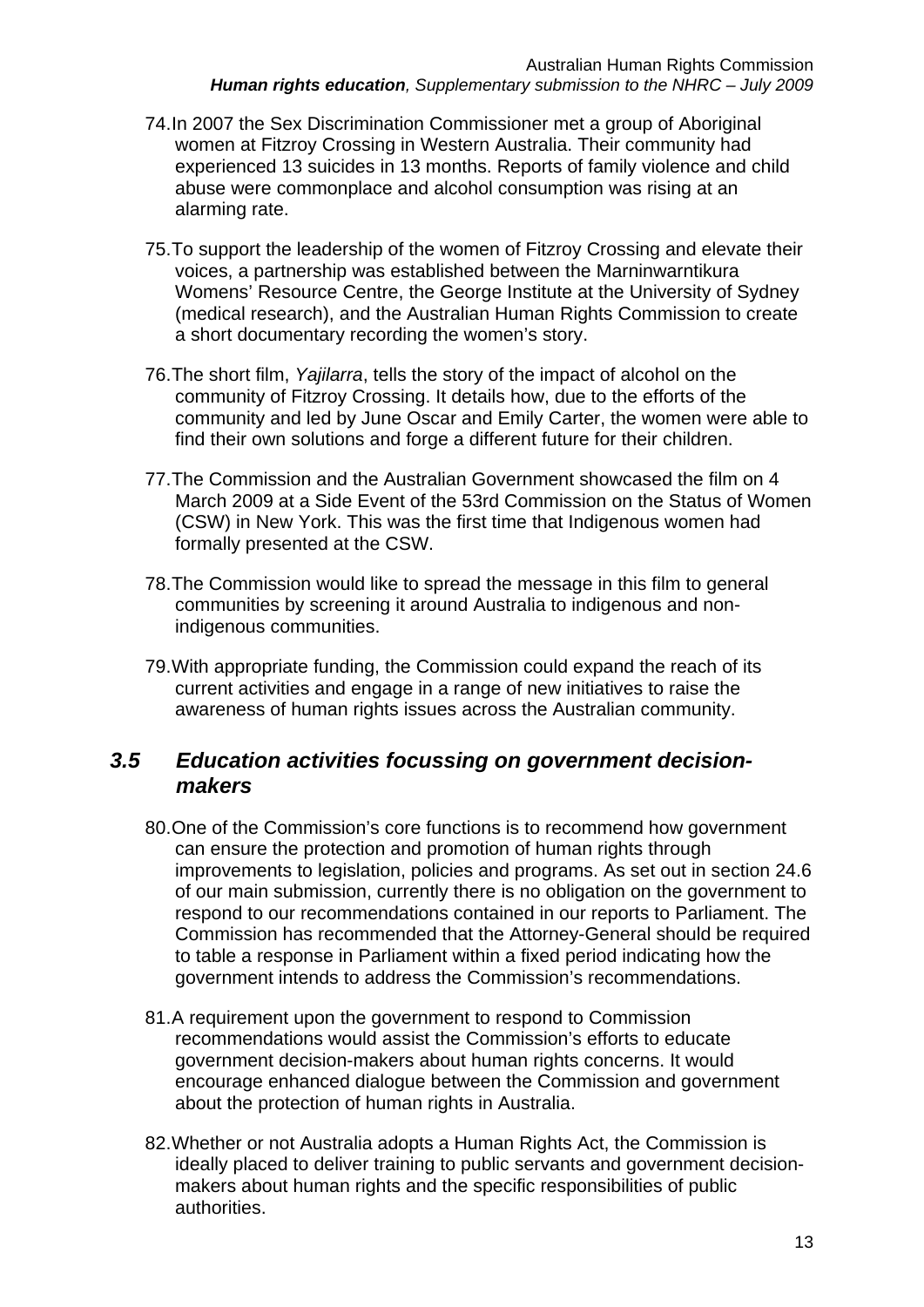## *3.6 Education activities focussing on business*

- 83. The Commission is committed to educating the business sector about human rights. The Commission has developed four short fact sheets setting out five basic steps towards integrating human rights into everyday business practices. The business and human rights fact sheets explain how human rights are relevant to Australian companies and sets out the business case for integrating human rights. They include information specific to the Australian finance sector, the Australian mining and resources sector and the Australian retail and manufacturing sectors.
- 84. In December 2004, the Commission launched an information resource for employers, titled *Good Practice, Good Business.* In response to feedback from employers, the Commission is currently updating the resource with new information and making existing content more relevant and accessible.

85. The updated *Good Practice, Good Business* resource will:

- provide employers with concise, easy-to-read information about their legal obligations to prevent discrimination and harassment in the workplace
- include information about specific workplace issues of concern to employers, such as accommodation of people with disability, sexual harassment, flexible working arrangements and criminal records
- integrate relevant information from a range of reports and publications on the Commission's website
- promote the link between good employment practices and improved risk management
- be available online and in CD-Rom format which will allow organisations to use these resources on their staff intranets.
- 86. The Commission has committed in its strategic plan to do further work on business and human rights. The Commission would like to more broadly market *Good Practice, Good Business* to business and use it as the launching pad for more comprehensive engagement with the corporate sector.

## *3.7 Education activities focussing on regional, rural and remote communities*

- 87. The Commission would like to develop a human rights education program specifically targeted at rural, regional and remote areas. People from such communities are often more vulnerable to human rights problems because of their isolation from mainstream services. They are also less likely to receive assistance for those problems because of their isolation.
- 88. For example, with the appropriate funding, the Commission could create a specialist education team to deliver practical, accessible and relevant human